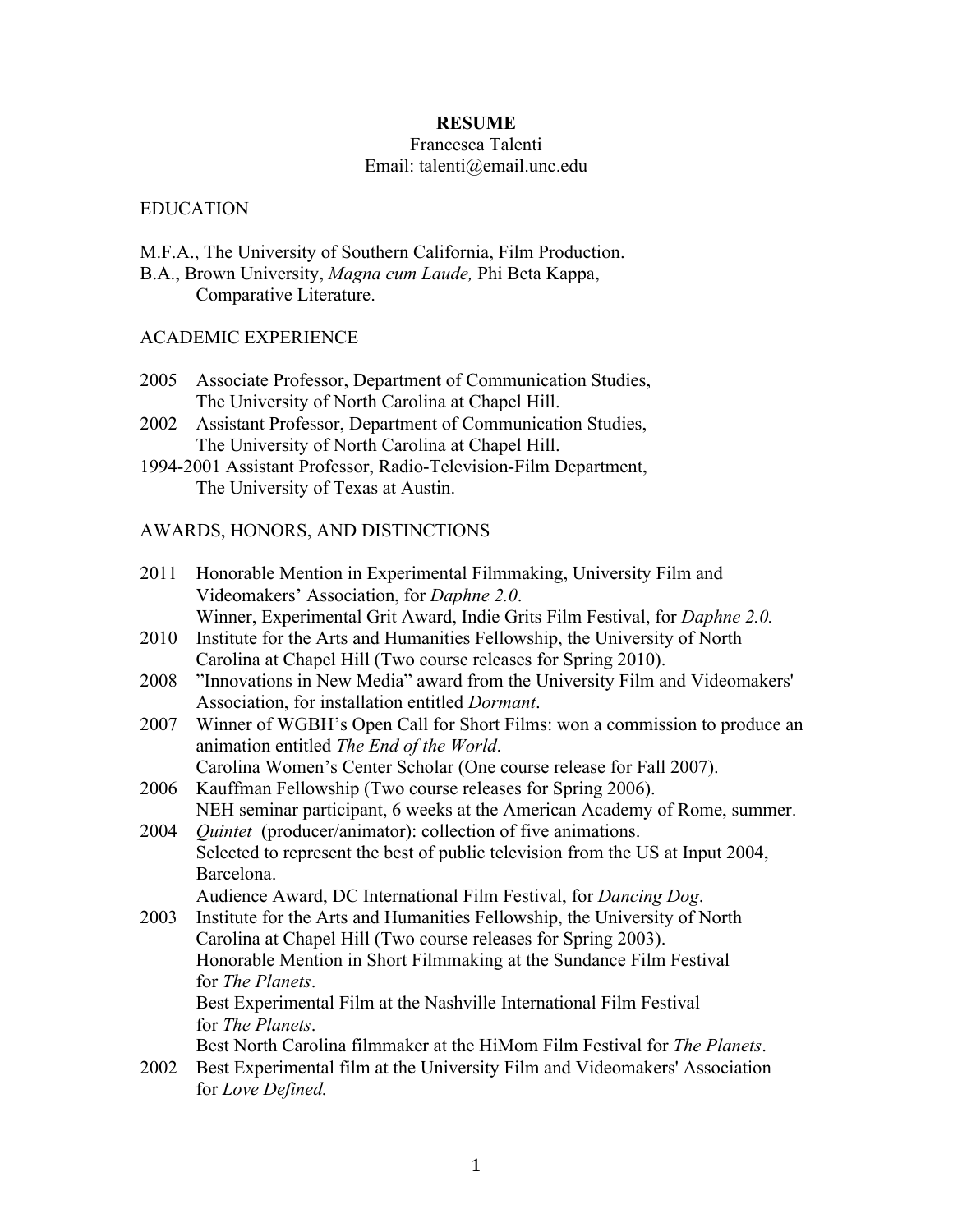Corporation for Public Broadcasting travel grant, to attend INPUT conference in Rotterdam, The Netherlands.

- 2001 Best Animation at the Adobe Digital Cinema Festival for *Life Jacket*. Best film under 15 minutes at the Damah Spiritual Film Festival for three animations, *Life Jacket, I Exist*, and *On Writing Hat Poems.* Best Independent Film Comedy from the Christopher Wetzel Memorial Fund for *Snake Tales*.
- 2000 Yaddo Resident Artist. Rockefeller Fellowship Nominee.
- 1999 Best Screenplay at the Brussels International Independent Film Festival, Belgium, for *Snake Tales*. Lumière Award at the New Orleans Film Festival for *Snake Tales*. Best Music at the Zoie Film Festival, Atlanta GA, for *Snake Tales*. Gold Award at the Houston International Film Festival, for *Snake Tales*. Audience Award at ValleyFest, Knoxville, TN, for *Snake Tales*.

# GRANTS AND SIGNIFICANT FUNDING

- 2011 Institute for the Arts and Humanitites' Innovation Fund Award (\$50,000), for *Servant of Two Masters*.
- 2009 Humanities and Fine Arts Award, UNC-Chapel Hill (\$10,000), for *The Bathysphere.* University Research Council, UNC-Chapel Hill: Research Grant (\$2,000) for *The Bathysphere*. Performing Arts Award, UNC-Chapel Hill (\$1,000), for *The Bathysphere*.
- 2004 University Research Center, UNC-Chapel Hill: Publication grant (\$750), for Gallery Show at DesignBox, Raleigh*.*
- 2003 Junior Faculty Development grant (\$5,000)
- 2002 University Research Center, UNC-Chapel Hill: Publication grant (\$2,700), for *The Planets.* ITVS: The Independent Television Service, funded by the Corporation for Public Broadcasting (\$20,000), for *Poetry in Motion.* Latino Public Broadcasting (\$5,000), for *Poetry in Motion.*
- 2001 City of Austin Cultural Contract (\$8,000), for *Poetry in Motion.*
- 2000 City of Austin Cultural Contract (\$10,000), for *Poetry in Motion.*
- 1998 Jamail Dean's Excellence Fund, U.T. Austin, (\$5,000) for *Snake Tales*.
- 
- <sup>1997</sup> City of Austin Cultural Contract (\$6,000) for *Snake Tales*. <sup>1996</sup> Texas Filmmakers' Production Fund Award (\$3,000) for *Snake Tales*.

RECENT WORKS (Partial List) - for images see www.FrancescaTalenti.com

Video Design for Live Theater:

*Penelope* (upcoming), by Ellen McLaughlin, Playmakers Repertory Theater, running April 25-29, 2012.

*Hamlet,* by William Shakespeare, at the Folger Theater, Washington DC.,